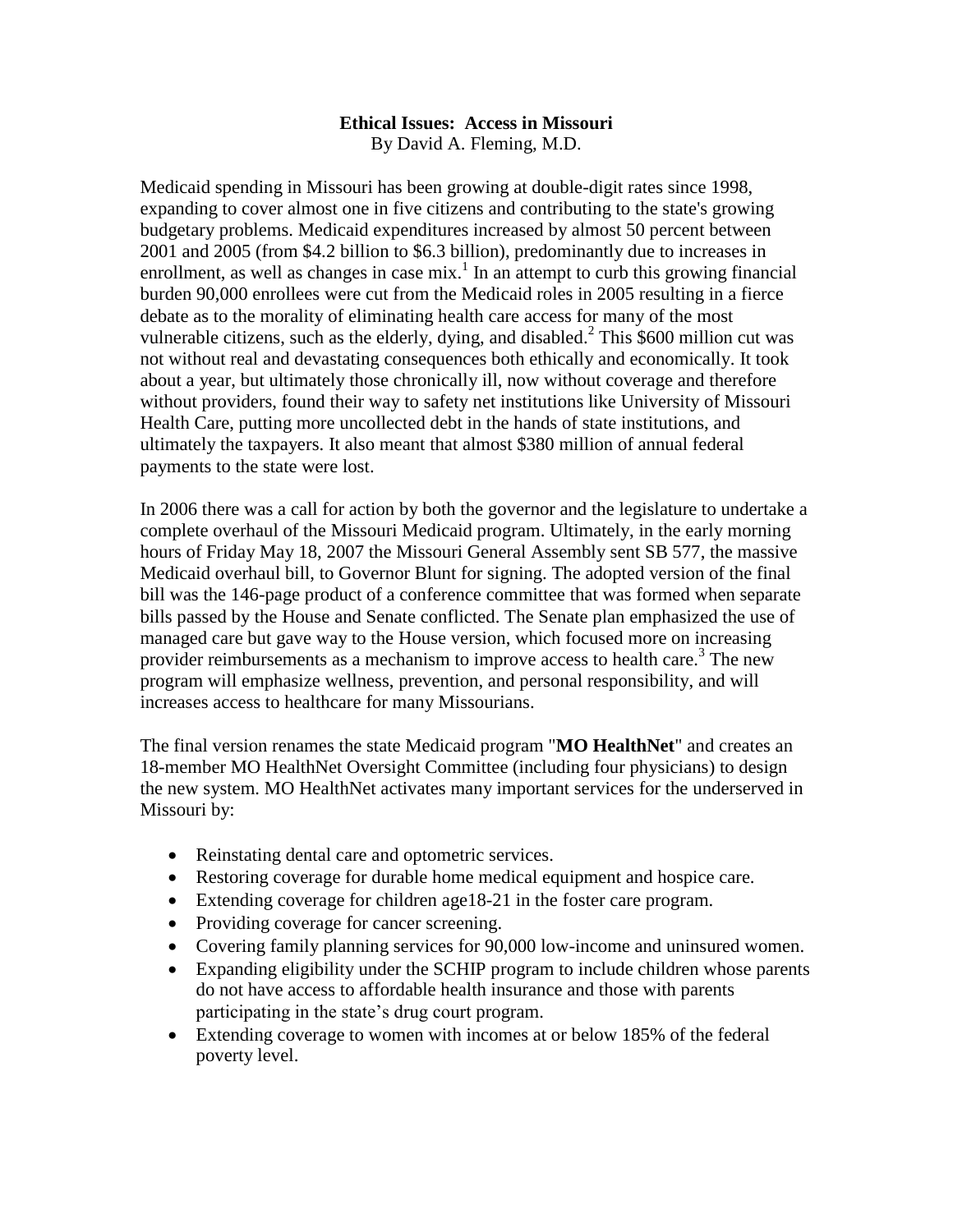- Extending coverage to several thousand disabled workers by allowing a "Ticket to Work" program that will allow those who are 100% disabled to go back to work and earn a little money but not lose eligibility for healthcare as a result.
- Creating a premium offset pilot project to subsidize health insurance premiums for low-income workers.

Every enrollee will be offered a choice of at least three options called "Health Improvement Plans." Among the required options are risk-bearing coordinated care plans (managed care), administrative services organization plans (managed fee-for-service), and coordinated fee-for-service plans (essentially the existing Medicaid Chronic Care Improvement Program).

A cornerstone of this MO HealthNet is the promotion and establishment of "health care homes." Currently, Federally Qualified Health Centers (FQHC) serve as health care homes for nearly 300,000 Missourians. MO HealthNet expands the number of providers available by assigning each participant to a health care professional, not just a site, where enrollees will receive a health risk assessment and a health care plan designed to coordinate care and head off emerging health problems. Other highlights of the bill:

- The Department of Social Services (DSS) is required to devise a plan to increase provider fees to Medicare's levels within four years.
- The state is required to create a pay-for-performance program, but it is to be developed and overseen by a special committee composed of 18 members, nine of which are physicians.
- DSS is required to promulgate rules governing the use of telemedicine in the new program.
- No aged, blind, or disabled persons shall be required to enroll in a managed care plan.
- All health improvement plans are required to meet quality targets, help enrollees remain in the least restrictive environment, and offer call centers and nurse help lines to enrollees.
- Repeal of the mandatory second medical opinion for surgery.
- Abandons the plan to issue debit cards to give enrollees enhanced access to care in return for healthy behavior.
- The new program is authorized to require copayments for most services, but any copay amount will be in addition to, and not in lieu of, payments made by the state to the provider.
- Allows state income tax deductions for long-term care insurance premiums, and provides other incentives for people to purchase those policies.

The new law goes into effect on August 28, 2007, but the first phase of implementation will not begin until July 1, 2008. Enrollment is to be completed by 2011.

The moral context of healthcare is primarily about patients and it is irrational to think that eliminating services for those who cannot afford to pay will eliminate the need for them. Illness, suffering, and death, and therefore the need for health care, cannot be legislated